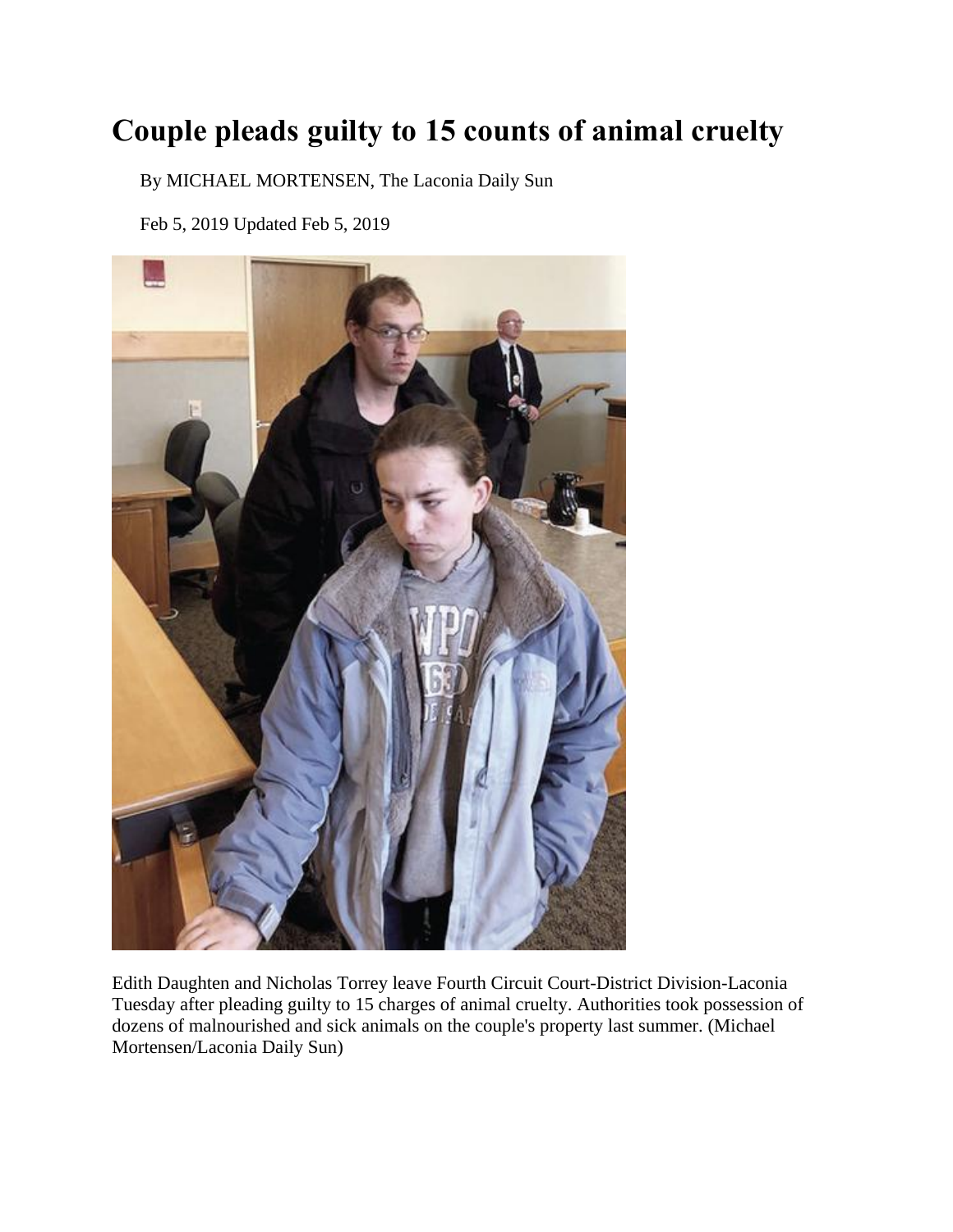NEW HAMPTON — A former New Hampton couple found to have dozens of ill or malnourished domestic and wild animals in their possession last summer pleaded guilty Tuesday to 15 complaints of animal cruelty and were ordered to pay thousands of dollars in restitution to the animal shelters which subsequently took the animals in.

Edith Daughen, 28, and Nicholas Torrey, 30, formerly of 25 Clement Road, in New Hampton, entered the pleas before Judge James Carroll in Fourth Circuit Court-District Division-Laconia.

Carroll accepted their pleas during a 45-minute hearing, and ordered them to make monthly payments to cover the care costs incurred by the New Hampshire Humane Society — \$13,474.26 — and Live and Let Live Rescue Farm  $\&$  Sanctuary — \$5,336. The restitution, plus a 17 percent administrative fee of \$3,197.74, is to be paid off within five years.

The judge also fined each of the defendants \$22,230, but suspended the fine on condition of five years of good behavior. In addition, he ordered that Daughten and Torrey can only possess one dog, a Jack Russell terrier named Jackson, and that they must take the dog to a veterinarian every six months to ensure the animal is being well-cared for and in good health.

Dressed in winter parkas, first Daughten, and then Torrey admitted to failing to properly care for seven dogs, two cats, a python, a parakeet, a type of lizard called a skink, and a tortoise. The python and parakeet were already dead when authorities first came to the couple's property last July. One of the horses died a day later.

The couple pleaded innocent to the same charges at their arraignment last Oct. 18. When they were arrested last Aug. 8, they were charged with 44 counts of animal cruelty.

Authorities were called to the Clement Road property on July 26 at the request of a state Agriculture Department veterinary technician who said conditions there were unsatisfactory, New Hampton prosecutor Anthony Esty told the judge. He said animals on the property included cats, dogs, reptiles, birds, gerbils, and non-domestic animals. Many of the animals had no access to food or water, he said.

Ultimately Daughten allowed authorities to take possession of 43 animals they found on the unlicensed animal rescue facility, which the couple called White Gates Critter Sanctuary. Some were taken away on July 26, and the rest on Aug. 1.

"They started this facility, perhaps with good intentions," Esty said, "and got in over their heads."

After the hearing, Esty said he was pleased with the resolution of the case.

"The goal was to make these two responsible for the cost of (the animals') care, and to limit their ability to re-collect animals," he said.